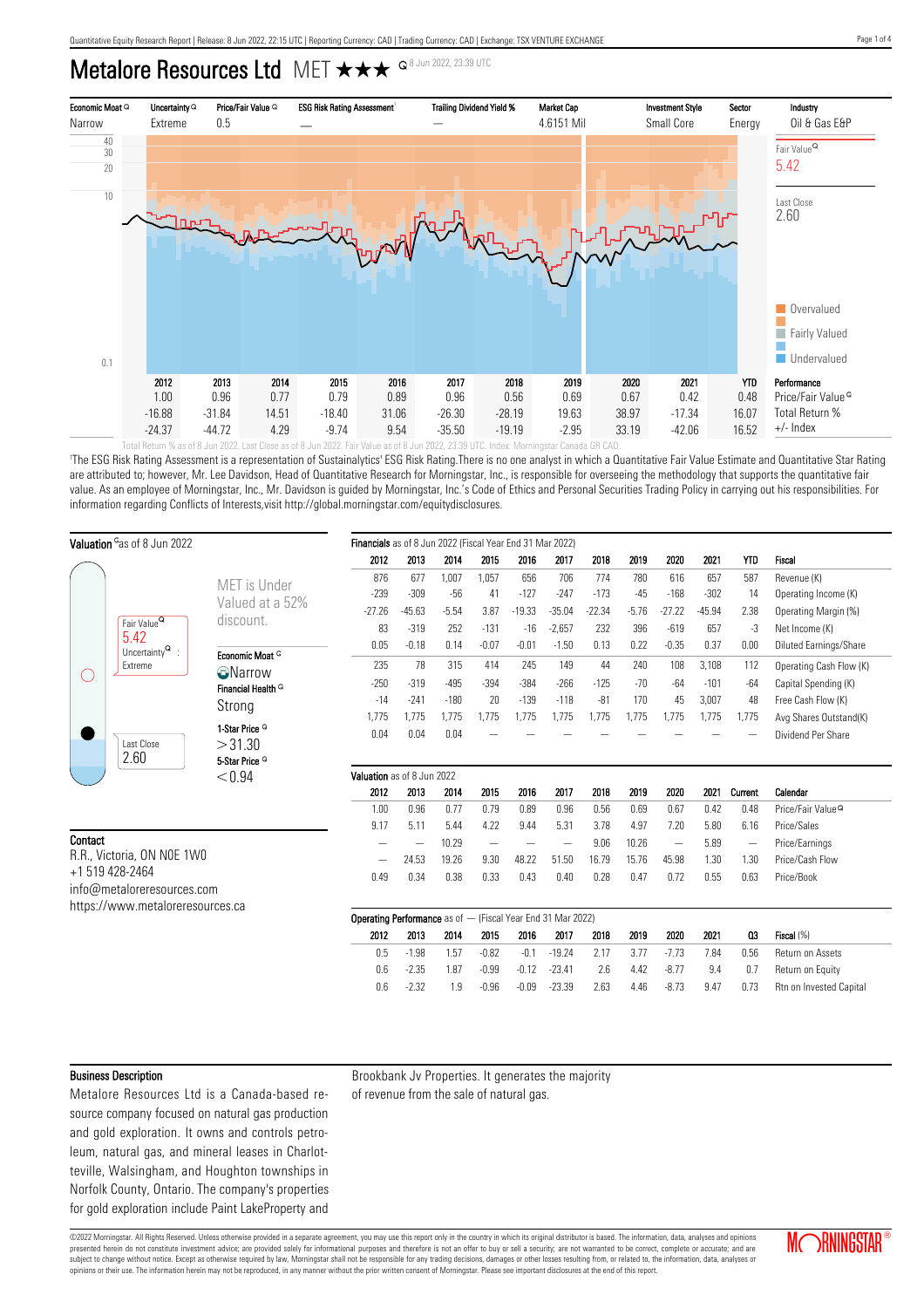# Quantitative Equity Reports Overview

The quantitative report on equities consists of data, statistics and quantitative equity ratings on equity securities. Morningstar, Inc.'s quantitative equity ratings are forward looking and are generated by a statistical model that is based on Morningstar Inc.'s analyst-driven equity ratings and quantitative statistics. Given the nature of the quantitative report and the quantitative ratings, there is no one analyst in which a given report is attributed to; however, Mr. Lee Davidson, Head of Quantitative Research for Morningstar, Inc., is responsible for overseeing the methodology that supports the quantitative equity ratings used in this report. As an employee of Morningstar, Inc., Mr. Davidson is guided by Morningstar, Inc.'s Code of Ethics and Personal Securities Trading Policy in carrying out his responsibilities.

### Quantitative Equity Ratings

Morningstar's quantitative equity ratings consist of: (i) Quantitative Fair Value Estimate, (ii) Quantitative Star Rating, (iii) Quantitative Uncertainty, (iv) Quantitative Economic Moat, and (v) Quantitative Financial Health (collectively the "Quantitative Ratings).

The Quantitative Ratings are calculated daily and derived from the analystdriven ratings of a company's peers as determined by statistical algorithms. Morningstar, Inc. ("Morningstar", "we", "our") calculates Quantitative Ratings for companies whether or not it already provides analyst ratings and qualitative coverage. In some cases, the Quantitative Ratings may differ from the analyst ratings because a company's analyst-driven ratings can significantly differ from other companies in its peer group.

i. **Quantitative Fair Value Estimate:** Intended to represent Morningstar's estimate of the per share dollar amount that a company's equity is worth today. Morningstar calculates the Quantitative Fair Value Estimate using a statistical model derived from the Fair Value Estimate Morningstar's equity analysts assign to companies. Please go to http://global.morningstar.com/ equitydisclosures for information about Fair Value Estimate Morningstar's equity analysts assign to companies.

ii. **Quantitative Economic Moat:** Intended to describe the strength of a firm's competitive position. It is calculated using an algorithm designed to predict the Economic Moat rating a Morningstar analyst would assign to the stock. The rating is expressed as Narrow, Wide, or None.

**Narrow** – assigned when the probability of a stock receiving a "Wide Moat" rating by an analyst is greater than 70% but less than 99%.

Wide – assigned when the probability of a stock receiving a "Wide Moat" rating by an analyst is greater than 99%.

None – assigned when the probability of an analyst receiving a "Wide Moat" rating by an analyst is less than 70%.

iii. **Quantitative Star Rating:** Intended to be the summary rating based on the combination of our Quantitative Fair Value Estimate, current market price, Quantitative Uncertainty Rating, and momentum. The rating is expressed as One-Star, Two-Star, Three-Star, Four-Star, and Five-Star.

**One-Star** – the stock is overvalued with a reasonable margin of safety. Log (Quant FVE/Price) <sup>&</sup>lt; -1\*Quantitative Uncertainty

Micro-Caps: Log (Quant FVE/Price) <sup>&</sup>lt; -1.5\*Quantitative Uncertainty

Two-Star - the stock is somewhat overvalued.

Log (Quant FVE/Price) between (-1\*Quantitative Uncertainty, -0.5\*Quantitative Uncertainty)

Micro-Caps: Log (Quant FVE/Price) between (-1.5\*Quantitative Uncertainty, - 0.75\*Quantitative Uncertainty)

**Three-Star**  $-$  the stock is approximately fairly valued.

Log (Quant FVE/Price) between (-0.5\*Quantitative Uncertainty, 0.5\*Quantitative Uncertainty)

Micro-Caps: Log (Quant FVE/Price) between (-0.75\*Quantitative Uncertainty, 0.75\*Quantitative Uncertainty)

Four-Star – the stock is somewhat undervalued. Log (Quant FVE/Price) between (0.5\*Quantitative Uncertainty, 1\*Quantitative Uncertainty)

Micro-Caps: Log (Quant FVE/Price) between (0.75\*Quantitative Uncertainty, 1.5\*Quantitative Uncertainty)

Five-Star – the stock is undervalued with a reasonable margin of safety. Log (Quant FVE/Price) <sup>&</sup>gt; 1\*Quantitative Uncertainty Micro-Caps: Log (Quant FVE/Price) <sup>&</sup>gt; 1.5\*Quantitative Uncertainty

After the initial calculation for the star rating, there is a final filtering step based on the momentum of the company. We rank the companies based on their 12-1 month momentum, then restrict those below the 30th percentile to a maximum of 3 stars.

iv. **Quantitative Uncertainty:** Intended to represent Morningstar's level of uncertainty about the accuracy of the Quantitative Fair Value Estimate. Generally, the lower the Quantitative Uncertainty, the narrower the potential range of outcomes for that particular company. The rating is expressed as Low, Medium, High, Very High, and Extreme.

Low  $-$  the interguartile range for possible fair values is less than 10%

**Medium** – the interquartile range for possible fair values is less than  $15\%$ but greater than 10%

High – the interquartile range for possible fair values is less than 35% but greater than 15%

Very High – the interquartile range for possible fair values is less than 80% but greater than 35%

**Extreme** – the interquartile range for possible fair values is greater than 80%

v. Quantitative Financial Health: Intended to reflect the probability that a firm will face financial distress in the near future. The calculation uses a predictive model designed to anticipate when a company may default on its financial obligations. The rating is expressed as Weak, Moderate, and Strong.

**Weak**  $-$  assigned when Quantitative Financial Health  $< 0.2$ 

Moderate – assigned when Quantitative Financial Health is between 0.2 and 0.7

**Strong** – assigned when Quantitative Financial Health  $> 0.7$ 

### Other Definitions

i. **Last Close**  $-$  Price of the stock as of the close of the market of the last trading day before date of the report.

ii. **Quantitative Valuation**– Using the below terms, intended to denote the relationship between the security's Last Price and Morningstar's quantitative fair value estimate for that security.

Undervalued – Last Price is below Morningstar's quantitative fair value estimate.

Farily Valued – Last Price is in line with Morningstar's quantitative fair value estimate.

Overvalued – Last Price is above Morningstar's quantitative fair value estimate.

This Report has not been made available to the issuer of the security prior to publication.

### Risk Warning

Please note that investments in securities are subject to market and other risks and there is no assurance or guarantee that the intended investment objectives will be achieved. Past performance of a security may or may not be sustained in future and is no indication of future performance. A security investment return and an investor's principal value will fluctuate so that, when redeemed, an investor's shares may be worth more or less than their original cost. A security's current investment performance may be lower or higher than the investment performance noted within the report.

The quantitative equity ratings are not statements of fact. Morningstar does not guarantee the completeness or accuracy of the assumptions or models used in determining the quantitative equity ratings. In addition, there is the risk that the price target will not be met due to such things as unforeseen changes in demand for the company's products, changes in management, technology, economic development, interest rate development, operating and/or material costs, competitive pressure, supervisory law, exchange rate, and tax rate. For

©2022 Morningstar. All Rights Reserved. Unless otherwise provided in a separate agreement, you may use this report only in the country in which its original distributor is based. The information, data, analyses and opinions presented herein do not constitute investment advice; are provided solely for informational purposes and therefore is not an offer to buy or sell a security; are not warranted to be correct, complete or accurate; and are subject to change without notice. Except as otherwise required by law, Morningstar shall not be responsible for any trading decisions, damages or other losses resulting from, or related to, the information, data, analyses

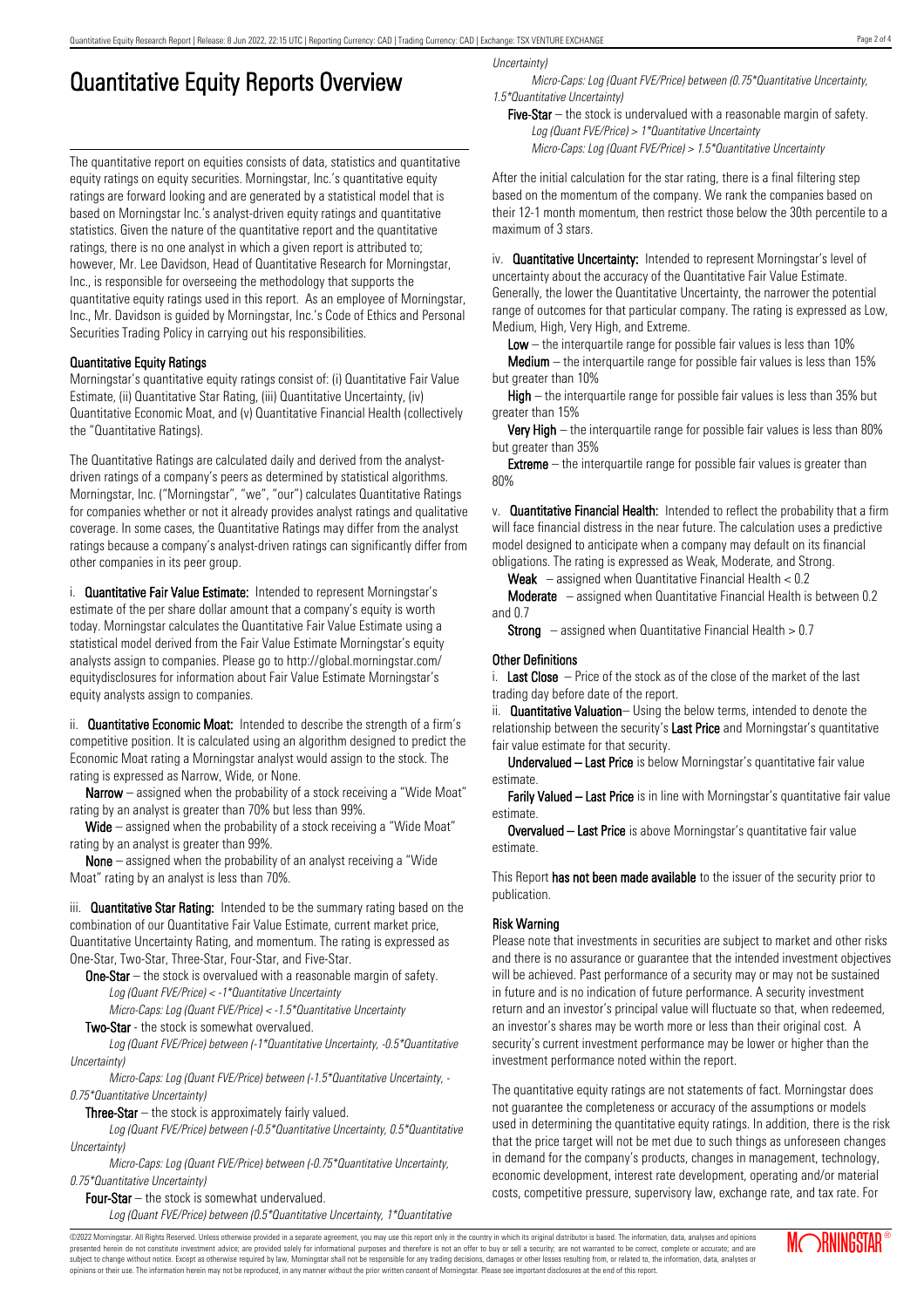investments in foreign markets there are further risks, generally based on exchange rate changes or changes in political and social conditions. A change in the fundamental factors underlying the quantitative equity ratings can mean that the valuation is subsequently no longer accurate.

For more information about Morningstar's quantitative methodology, please visit www.corporate.morningstar.com.

# General Disclosure

The Quantitative Equity Report ("Report") is derived from data, statistics and information within Morningstar, Inc.'s database as of the date of the Report and is subject to change without notice. The Report is for informational purposes only, intended for financial professionals and/or sophisticated investors ("Users") and should not be the sole piece of information used by such Users or their clients in making an investment decision. While Morningstar has obtained data, statistics and information from sources it believes to be reliable, Morningstar does not perform an audit or seeks independent verification of any of the data, statistics, and information it receives.

The quantitative equity ratings noted in the Report are provided in good faith, are as of the date of the Report and are subject to change. The quantitative equity ratings are not a market call, and do not replace the User or User's clients from conducting their own due-diligence on the security. The quantitative equity rating is not a suitability assessment; such assessments take into account many factors including a person's investment objective, personal and financial situation, and risk tolerance all of which are factors the quantitative equity rating statistical model does not and did not consider.

Prices noted with the Report are the closing prices on the last stock-market trading day before the publication date stated, unless another point in time is explicitly stated.

Unless otherwise provided in a separate agreement, recipients accessing this report may only use it in the country in which the Morningstar distributor is based. Unless stated otherwise, the original distributor of the report is Morningstar Inc., a U.S.A. domiciled financial institution.

This report was created with no regard to investment objectives, financial situation or particular needs of any specific User or User's clients. Therefore, investments discussed and recommendations made herein may not be suitable for all investors: recipients of this report must exercise their own independent judgment as to the suitability of such investments and recommendations in the light of their own investment objectives, experience, taxation status and financial position.

The information, data and statistics presented herein are not warranted to be accurate, correct, complete or timely. Unless otherwise provided in a separate agreement, Morningstar makes no representation that the report contents meet all of the presentation and/or disclosure standards applicable in the jurisdiction the recipient is located.

Except as otherwise required by law or provided for in a separate agreement, Morningstar and its officers, directors and employees shall not be responsible or liable for any trading decisions, damages or other losses resulting from, or related to, the information, data, analyses or opinions within the report. Morningstar encourages recipients of this report to read all relevant issue documents (e.g., prospectus) pertaining to the security concerned, including without limitation, information relevant to its investment objectives, risks, and costs before making an investment decision and when deemed necessary, to seek the advice of a legal, tax, and/or accounting professional.

The Report and its contents are not directed to, or intended for distribution to or use by, any person or entity who is a citizen or resident of or located in any locality, state, country or other jurisdiction where such distribution, publication, availability or use would be contrary to law or regulation or which would

subject Morningstar or its affiliates to any registration or licensing requirements in such jurisdiction.

Where this report is made available in a language other than English and in the case of inconsistencies between the English and translated versions of the report, the English version will control and supersede any ambiguities associated with any part or section of a report that has been issued in a foreign language. Neither the analyst, Morningstar, or Morningstar affiliates guarantee the accuracy of the translations.

This report may be distributed in certain localities, countries and/or jurisdictions ("Territories") by independent third parties or independent intermediaries and/or distributors ("Distributors"). Such Distributors are not acting as agents or representatives of the analyst or Morningstar. In Territories where a Distributor distributes our report, the Distributor, and not the analyst or Morningstar, is solely responsible for complying with all applicable regulations, laws, rules, circulars, codes and guidelines established by local and/or regional regulatory bodies, including laws in connection with the distribution third-party research reports.

### Conflicts of Interest:

Morningstar, Inc. may hold a long position in the security subject of this investment research report that exceeds 0.5% of the total issued share capital of the security. To determine if such is the case, please click http:// msi.morningstar.com and http://mdi.morningstar.com.

The Head of Quantitative Research compensation is derived from Morningstar's overall earnings and consists of salary, bonus and restricted stock units of Morningstar, Inc.

Morningstar does not receive commissions for providing research and does not charge companies to be rated.

Morningstar is not a market maker or a liquidity provider of the security noted within this report.

Morningstar has not been a lead manager or co-lead manager over the previous 12-months of any publicly disclosed offer of financial instruments of the issuer.

Morningstar affiliates (i.e., its investment management group) have arrangements with financial institutions to provide portfolio management/ investment advice some of which an analyst may issue investment research reports on. However, the Head of Quantitative Research does not have authority over Morningstar's investment management group's business arrangements nor allow employees from the investment management group to participate or influence the analysis or opinion prepared by them.

Morningstar, Inc. is a publically traded company (Ticker Symbol: MORN) and thus a financial institution the security of which is the subject of this report may own more than 5% of Morningstar, Inc.'s total outstanding shares. Please access Morningstar, Inc.'s proxy statement, "Security Ownership of Certain Beneficial Owners and Management" section http://

investorrelations.morningstar.com/sec.cfm?doctype=Proxy&year=&x=12&y=10

Morningstar may provide the product issuer or its related entities with services or products for a fee and on an arms' length basis including software products and licenses, research and consulting services, data services, licenses to republish our ratings and research in their promotional material, event sponsorship and website advertising.

Further information on Morningstar's conflict of interest policies is available from http://global.morningstar.com/equitydisclosures. Also, please note analysts are subject to the CFA Institute's Code of Ethics and Standards of Professional Conduct.

Morningstar's quantitative ratings are available for more than 28,000 companies in 86 countries that trade on 64 exchanges. If you wish to obtain further information regarding Morningstar's quantitative equity reports please contact your local Morningstar office.

©2022 Morningstar. All Rights Reserved. Unless otherwise provided in a separate agreement, you may use this report only in the country in which its original distributor is based. The information, data, analyses and opinions presented herein do not constitute investment advice; are provided solely for informational purposes and therefore is not an offer to buy or sell a security; are not warranted to be correct, complete or accurate; and are subject to change without notice. Except as otherwise required by law, Morningstar shall not be responsible for any trading decisions, damages or other losses resulting from, or related to, the information, data, analyses